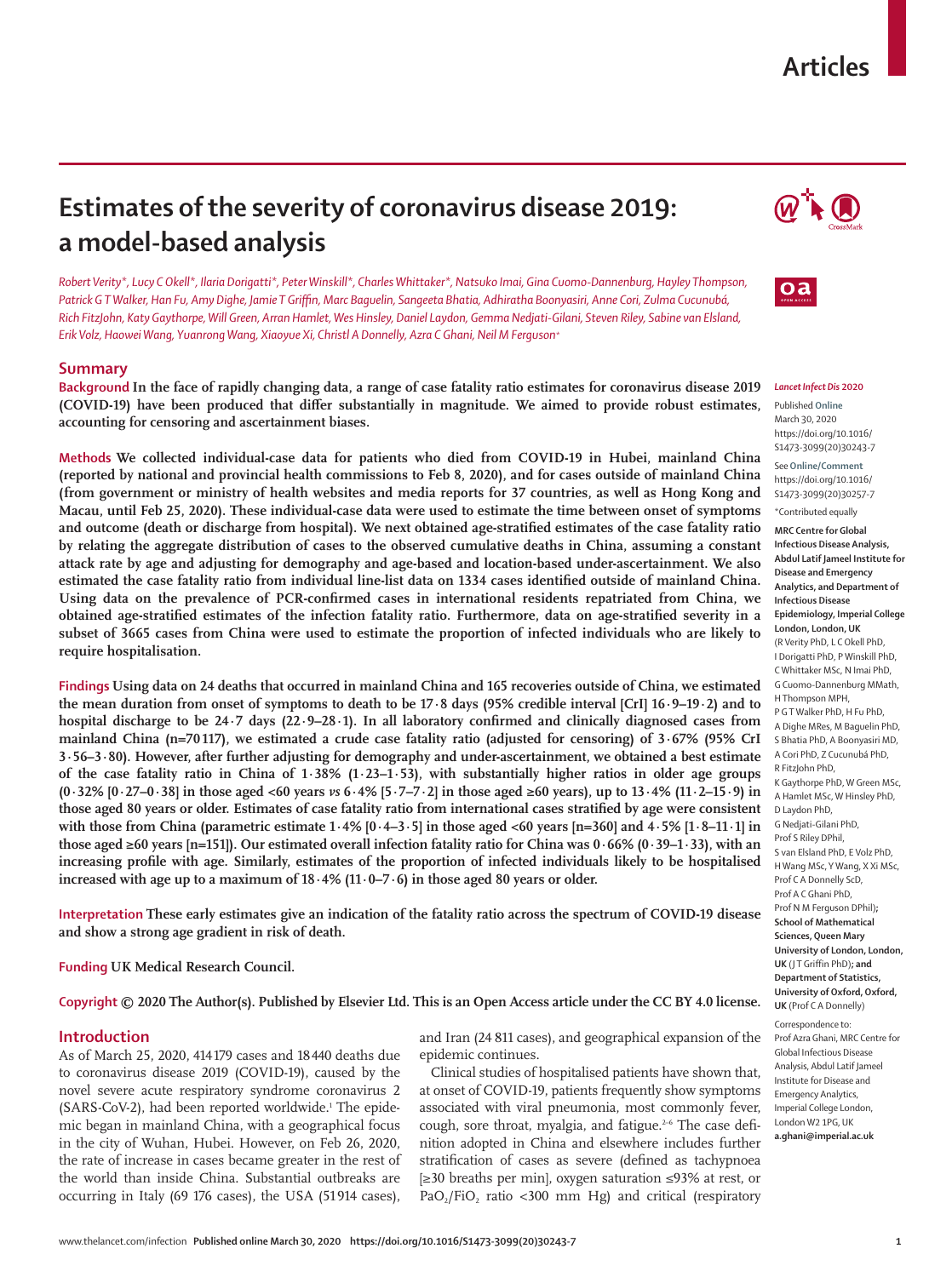Prof Neil Ferguson, MRC Centre for Global Infectious Disease Analysis, Abdul Latif Jameel Institute for Disease and Emergency Analytics, Imperial College London, London W2 1PG, UK **neil.ferguson@imperial.ac.uk**

or

## **Research in context**

## **Evidence before this study**

We searched PubMed, medRxiv, bioRxiv, arXiv, SSRN, Research Square, Virological, and Wellcome Open Research for peer-reviewed articles, preprints, and research reports on the severity of coronavirus disease 2019 (COVID-19), using the search terms "coronavirus", "2019-nCoV", and similar terms, and "fatality", up to March 6, 2020. Several studies have estimated the case fatality ratio (the percentage of individuals with symptomatic or confirmed disease who die from the disease) and infection fatality ratio (the percentage of all infected individuals who die from the disease, including those with mild disease) of COVID-19 using a range of different statistical and modelling methods. Studies done solely in hospitalised patients report the highest fatality ratios (8–28%), representing the outcome for the most severely ill patients. Estimates of the population-level case fatality ratio from all case reports are in the range of 2–8%. Estimates of the infection fatality ratio averaged across all age-groups range from 0·2% to 1·6%, while estimates of the infection fatality ratio in the oldest age group (≥80 years) range from 8% to 36%. None of the identified studies had adjusted for differences in the denominator populations to obtain estimates that could be applied across populations. No other studies have estimated the proportion of infected individuals who will require hospitalisation.

## **Added value of this study**

By synthesising data from across a range of surveillance settings, we obtained estimates of the age-stratified case fatality ratio and infection fatality ratio that take into account the different denominator populations in the datasets. Our underlying assumption, that attack rates (ie, the probability of becoming infected) do not vary substantially by age, is consistent with previous studies for respiratory infections. Under this

failure requiring mechanical ventilation, septic shock, or other organ dysfunction or failure that requires intensive care).<sup>7</sup> According to the report from the WHO–China Joint Mission on COVID-19, 80% of the 55924 patients with laboratory-confirmed COVID-19 in China to Feb 20, 2020, had mild-to-moderate disease, including both nonpneumonia and pneumonia cases, while 13·8% developed severe disease and 6·1% developed to a critical stage requiring intensive care.<sup>8</sup> In a study of clinical progression in 1099 patients,<sup>4</sup> those at highest risk for severe disease and death included people over the age of 60 years and those with underlying conditions, including hypertension, diabetes, cardiovascular disease, chronic respiratory disease, and cancer.

Assessing the severity of COVID-19 is crucial to determine the appropriateness of mitigation strategies and to enable planning for health-care needs as epidemics unfold. However, crude case fatality ratios obtained by dividing the number of deaths by the number of cases can be misleading. $9,10$  First, there can be a period of assumption, differences in age patterns among cases in Wuhan versus those elsewhere in China would probably due to under-ascertainment of cases, given the different surveillance systems in place. Our results are consistent with this hypothesis, with cases in Wuhan seen in older individuals, who would have been identified through attendance at hospital, whereas cases elsewhere in China being younger overall, which would be explained by the policy of testing those with a travel history to Wuhan. After correcting for these biases, we found that estimates of the case fatality ratio from China are consistent with those obtained from early international cases. Our age-stratified estimates of the infection fatality ratio can be applied to any demography to give an estimate of the infection fatality ratio in older and younger populations. These estimates can be combined with estimates of the infection attack rate (approximately 80% for an unmitigated epidemic) to give rough projections of scale. Similarly, our estimates of the proportion of infections requiring hospitalisation can be combined with the infection attack rate to forecast health-care requirements.

#### **Implications of all the available evidence**

Our estimates of the case fatality ratio for COVID-19, although lower than some of the crude estimates made to date, are substantially higher than for recent influenza pandemics (eg, H1N1 influenza in 2009). With the rapid geographical spread observed to date, COVID-19 therefore represents a major global health threat in the coming weeks and months. Our estimate of the proportion of infected individuals requiring hospitalisation, when combined with likely infection attack rates (around 50–80%), show that even the most advanced health-care systems are likely to be overwhelmed. These estimates are therefore crucial to enable countries around the world to best prepare as the global pandemic continues to unfold.

2–3 weeks between a person developing symptoms, the case subsequently being detected and reported, and observation of the final clinical outcome. During a growing epidemic, the final clinical outcome of most of the reported cases is typically unknown. Simply dividing the cumulative reported number of deaths by the cumulative number of reported cases will therefore underestimate the true case fatality ratio early in an epidemic.<sup>9-11</sup> This effect was observed in past epidemics of respiratory pathogens, including severe acute respiratory syndrome  $(SARS)^{12}$  and  $H1N1^{9}$  influenza, and as such is widely recognised. Thus, many of the estimates of the case fatality ratio that have been obtained to date for COVID-19 correct for this effect.13–16 Additionally, however, during the exponential growth phase of an epidemic, the observed time lags between the onset of symptoms and outcome (recovery or death) are censored, and naive estimates of the observed times from symptom onset to outcome provide biased estimates of the actual distributions. Ignoring this effect tends to bias the estimated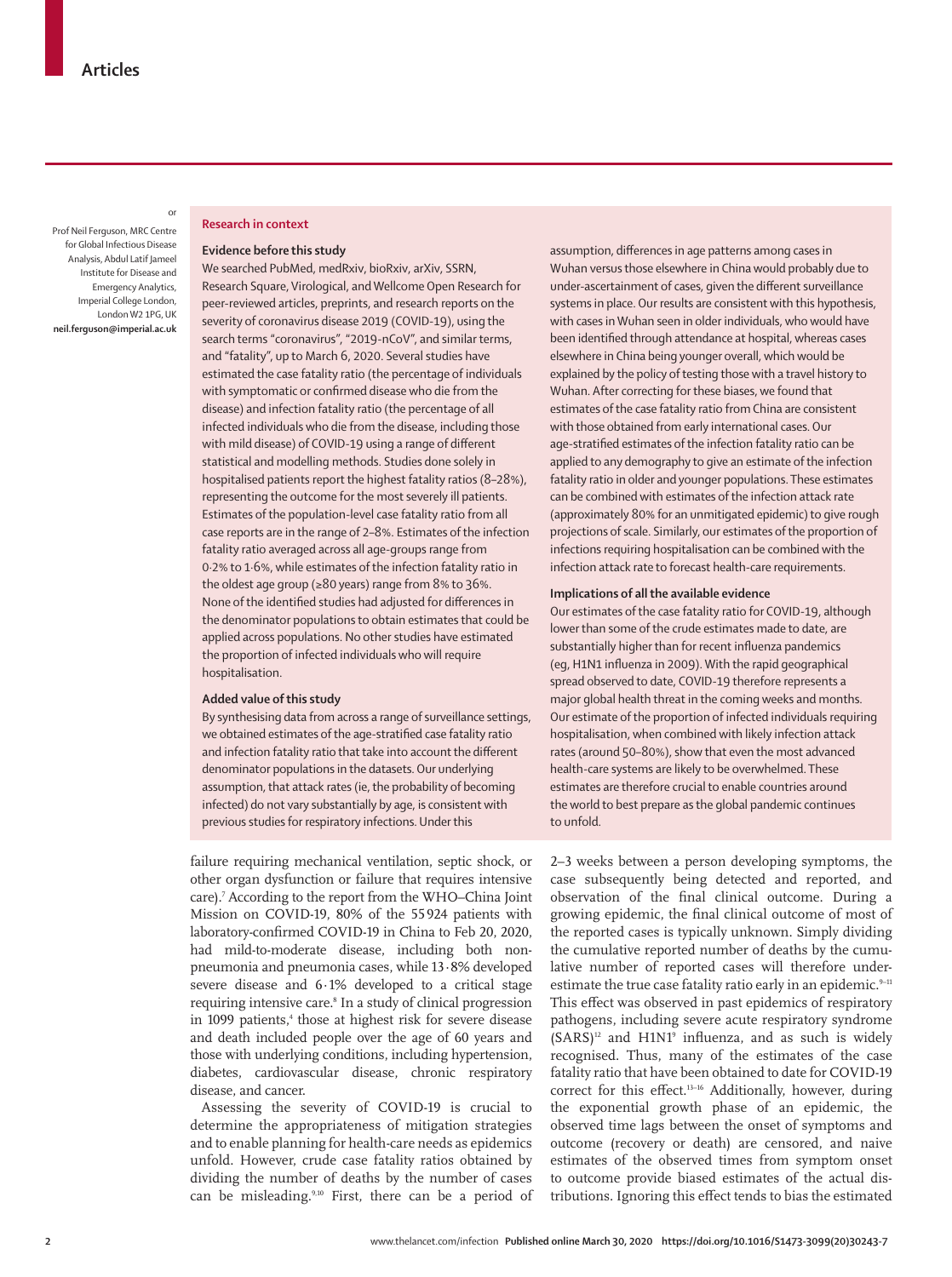case fatality ratio downwards during the early growth phase of an epidemic.

Second, surveillance of a newly emerged pathogen is typically biased towards detecting clinically severe cases, especially at the start of an epidemic when diagnostic capacity is low (figure 1). Estimates of the case fatality ratio can thus be biased upwards until the extent of clinically milder disease is determined.9 Data from the epicentre of the outbreak in Wuhan have primarily been obtained through hospital surveillance and, thus, are likely to represent patients with moderate or severe illness, with atypical pneumonia or acute respiratory distress being used to define suspected cases eligible for testing.7 In these individuals, clinical outcomes are likely to be more severe, so any estimates of the case fatality ratio will be higher. Elsewhere in mainland China and the rest of the world, countries and administrative regions alert to the risk of infection being imported via travel initially instituted surveillance for COVID-19 with a broader set of clinical criteria for defining a suspected case. These criteria typically included a combination of symptoms (eg, cough and fever) combined with recent travel history to the affected region (Wuhan, or Hubei province)<sup>2,17</sup>. Such surveillance is likely to detect clinically mild cases but, by initially restricting testing to those with a travel history or link, might have missed other symptomatic cases.

Here we attempt to adjust for these biases in data sources to obtain estimates of the case fatality ratio (proportion of all cases that will eventually lead to death) and infection fatality ratio (the proportion of all infections that will eventually lead to death) using both individuallevel case report data and aggregate case and death counts from mainland China, from Hong Kong and Macau, and international case reports. By adjusting for both underlying demography and potential underascertainment at different levels of the severity pyramid (figure 1), these estimates should be broadly applicable across a range of settings to inform health planning while more detailed case data accrue.

#### **Methods**

## **Individual-level data on early deaths from mainland China**

We identified information on the characteristics of 48 patients who died from COVID-19 in Hubei, reported by the National Health Commission and the Hubei Province Health Commission website up to Feb 8, 2020. We recorded the following data elements, where available: sex, age, date of symptom onset, date of hospitalisation, and date of death. Of the 48 cases, neither the date of symptom onset nor the date of report was available for 13 cases. We also removed eight cases with onset before Jan 1, 2020, or death before Jan 21, 2020, and three deaths after Jan 28, 2020, which were the dates consistent with reliable reporting of onset and death in this setting, respectively, considering the onset-to-death



#### *Figure 1:* **Spectrum of COVID-19 cases**

At the top of the pyramid, those meeting the WHO case criteria for severe or critical cases are likely to be identified in the hospital setting, presenting with atypical viral pneumonia. These cases will have been identified in mainland China and among those categorised internationally as local transmission. Many more cases are likely to be symptomatic (ie, with fever, cough, or myalgia), but might not require hospitalisation. These cases will have been identified through links to international travel to high-risk areas and through contact-tracing of contacts of confirmed cases. They might also be identified through population surveillance of, for example, influenza-like illness. The bottom part of the pyramid represents mild (and possibly asymptomatic) cases. These cases might be identified through contact tracing and subsequently via serological testing.

times (including early onsets creates a bias towards long onset-to-death times, reflecting under-ascertainment of deaths early on). This left 24 deaths, which we used to estimate the onset-to-death distribution.

## **Individual-level data on cases outside mainland China**

We collated data on 2010 cases reported in 37 countries and two special administrative regions of China (Hong Kong and Macau), from government or ministry of health websites and media reports, until Feb 25, 2020. We recorded the following information where available: country or administrative region in which the case was detected, whether the infection was acquired in China or abroad, date of travel, date of symptom onset, date of hospitalisation, date of confirmation, date of recovery, and date of death. We used data from 165 recovered individuals with reported recovery dates and reported or imputed onset dates to estimate the onset-to-recovery distribution, after excluding 26 recoveries without appropriate information on dates of recovery, report, or locality. We used data on 1334 international cases to obtain estimates of the case fatality ratio, not including cases without dates of report.

## **Data on aggregate cases and deaths in mainland China**

Data on 70 117 PCR-confirmed and clinically diagnosed cases by date of onset in Wuhan and elsewhere in China from Jan 1 to Feb 11, 2020, were extracted from the WHO–China Joint Mission report.<sup>8</sup> Over this period a total of 1023 deaths were reported across China, with these data available disaggregated into 10-year age bands between 0–9 years and 70–79 years old, and a further age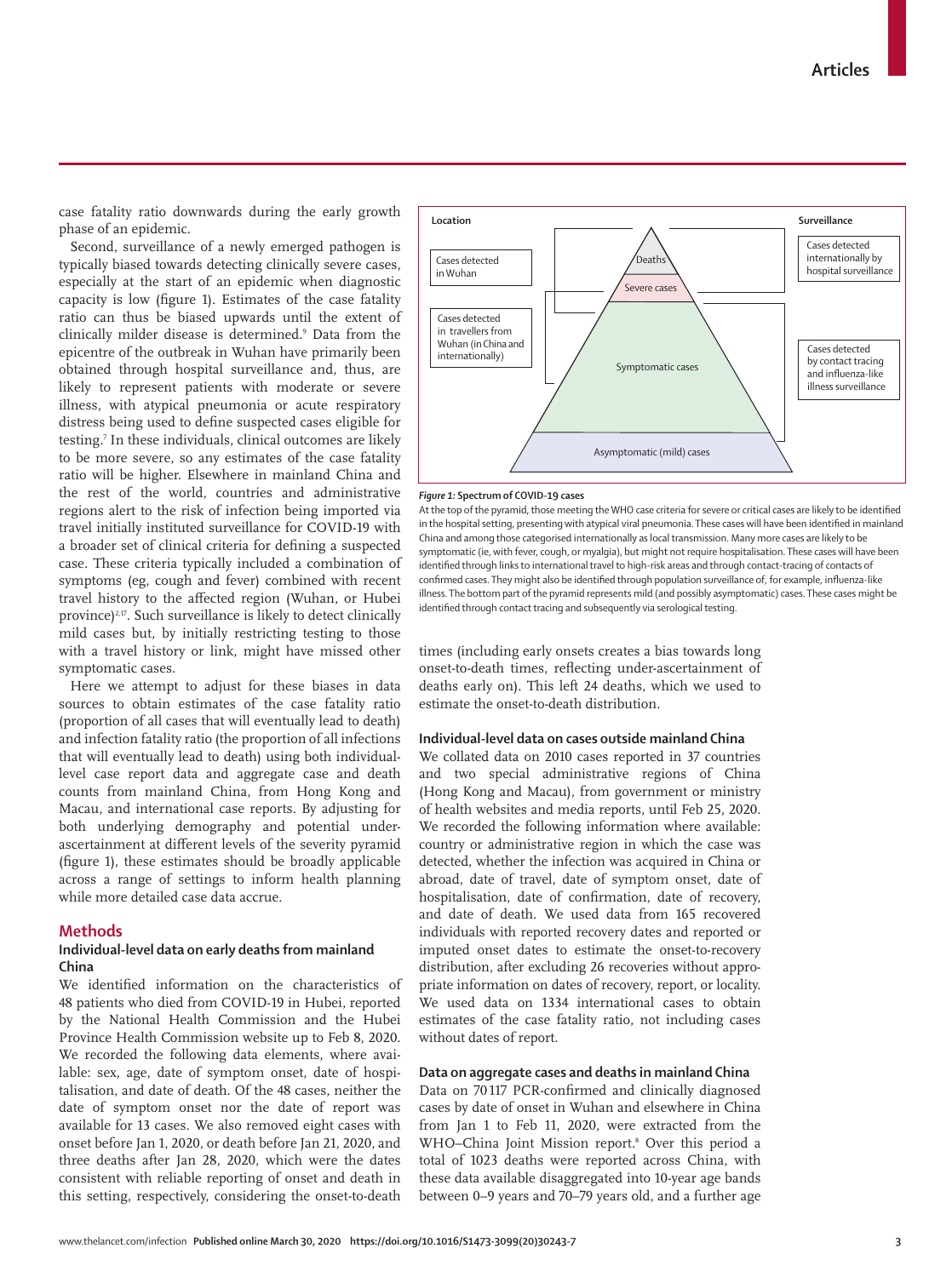

*Figure 2:* **Onset-to-death and onset-to-recovery distributions**

(A) Onset-to-death data from 24 cases in mainland China early in the epidemic. (B) Onset-to-recovery data from 169 cases outside of mainland China. Red lines show the best fit (posterior mode) gamma distributions, uncorrected for epidemic growth, which are biased towards shorter durations. Blue lines show the same distributions corrected for epidemic growth. The black line (panel A) shows the posterior estimate of the

For the d**ata and code used in this study** see [https://github.](https://github.com/mrc-ide/COVID19_CFR_submission) [com/mrc-ide/COVID19\\_CFR\\_](https://github.com/mrc-ide/COVID19_CFR_submission) [submission](https://github.com/mrc-ide/COVID19_CFR_submission)

See **Online** for appendix

band for those aged 80 years or older.<sup>7</sup> Using collated data on daily reported deaths obtained each day from the National Health Commission regional websites, we estimated that 74% of deaths occurred in Wuhan and the remainder outside Wuhan. Additionally, the most recent available cumulative estimates (March 3, 2020) of 80304 confirmed cases and 2946 deaths within China were extracted from the WHO COVID-19 Situation Report (number 43).<sup>1</sup>

An earlier preprint of a subset of these cases up to Jan 26, 2020 reported the age distribution of cases categorised by severity for 3665 cases.<sup>18</sup> Under the China case definition, a severe case is defined as tachypnoea (≥30 breaths per min) or oxygen saturation 93% or higher at rest, or PaO<sub>2</sub>/FiO<sub>2</sub> ratio less than 300 mm Hg.<sup>7</sup> Assuming severe cases to require hospitalisation (as opposed to all of the patients who were hospitalised in China, some of whom will have been hospitalised to reduce onward transmission), we used the proportion of severe cases by age in these patients to estimate the proportion of cases and infections requiring hospitalisation.

## **Data on infection in repatriated international Wuhan residents**

Data on infection prevalence in repatriated expatriates returning to their home countries were obtained from government or ministry of health websites and media reports. To match to the incidence reported in Wuhan on Jan 30, 2020, we used data from six flights that departed between Jan 30 and Feb 1, 2020, inclusive.

## **Data on cases and deaths on the** *Diamond Princess* **cruise ship**

In early February 2020 a cruise liner named the *Diamond Princess* was quarantined after a disembarked passenger tested positive for the virus. Subsequently all 3711 passengers on board were tested over the next month. We extracted data on the ages of passengers onboard on Feb 5, 2020, the dates of positive test reports, which were available for 657 out of 712 PCR-confirmed cases, and the dates of ten deaths among these cases from the reports of the Japan Ministry of Health, Labour and Welfare<sup>19</sup> and international media.

## **Demographic data**

Age-stratified population data for 2018 were obtained from the National Bureau of Statistics of China.<sup>20</sup> According to these data, the population of Wuhan in 2018 was approximately 11 million people.

#### **Statistical analysis overview**

All analyses were done with R software (version 3.6.2), with Bayesian Marko-Chain Monte Carlo via the package drjacoby (version 1.0.0).<sup>21</sup> [Data and code are available](https://github.com/mrc-ide/COVID19_CFR_submission) [online at GitHub.](https://github.com/mrc-ide/COVID19_CFR_submission)

## **Estimation of time intervals between symptom onset and outcome**

In estimating time intervals between symptom onset and outcome, it was necessary to account for the fact that, during a growing epidemic, a higher proportion of the cases will have been infected recently (appendix p 7).Therefore, we re-parameterised a gamma model to account for exponential growth using a growth rate of 0·14 per day, obtained from the early case onset data (appendix p 6). Using Bayesian methods, we fitted gamma distributions to the data on time from onset to death and onset to recovery, conditional on having observed the final outcome. Missing onset dates were imputed on the basis of dates of report, where available.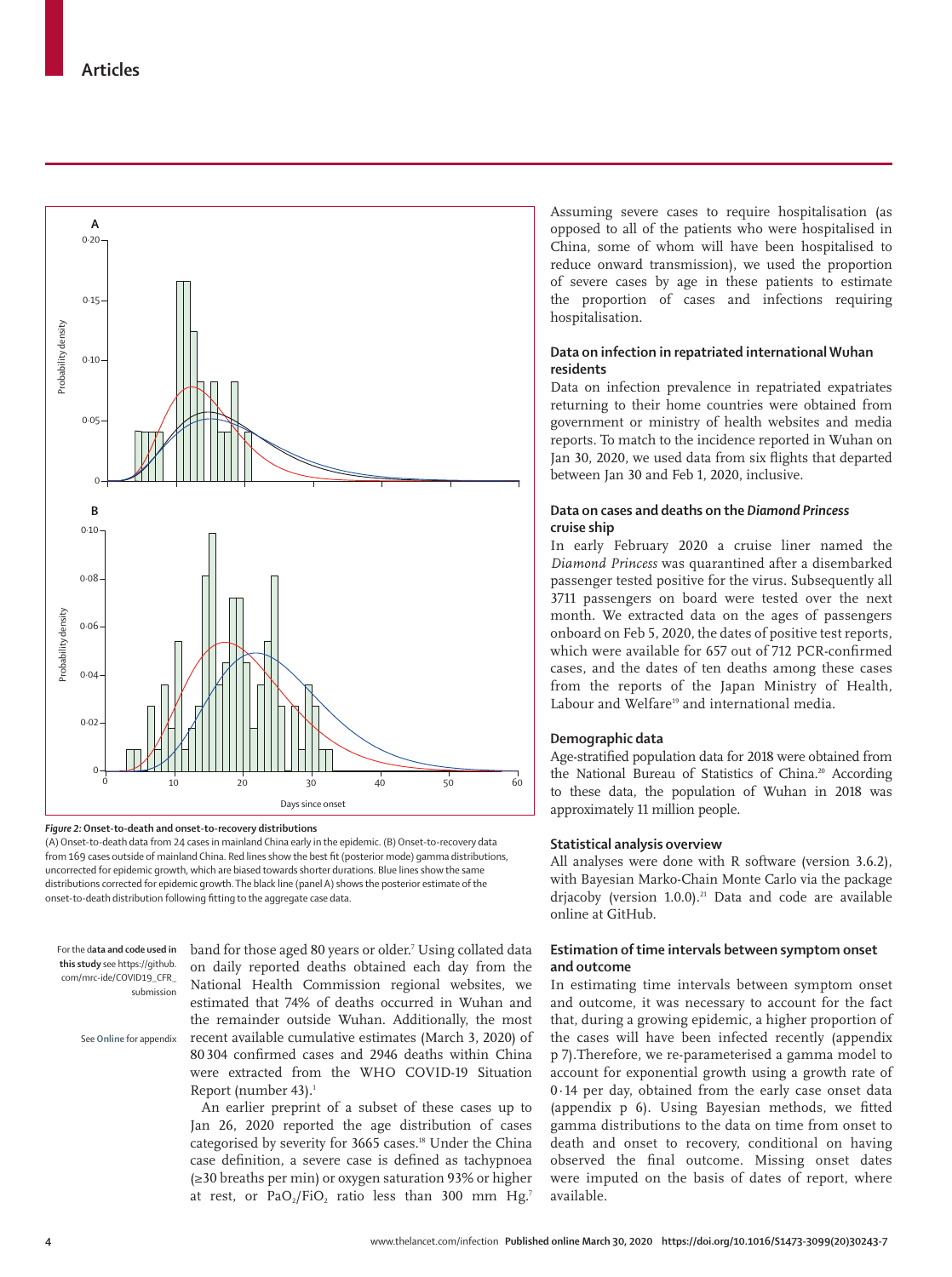|                              | <b>Deaths</b>  | Laboratory-<br>confirmed<br>$cases^*$ | Case fatality ratio                                                                                                                                                                                                                             |                          |                                                                                                                 | Infection fatality ratiot  |  |
|------------------------------|----------------|---------------------------------------|-------------------------------------------------------------------------------------------------------------------------------------------------------------------------------------------------------------------------------------------------|--------------------------|-----------------------------------------------------------------------------------------------------------------|----------------------------|--|
|                              |                |                                       | Crude                                                                                                                                                                                                                                           | Adjusted for censoring   | Adjusted for censoring,<br>demography, and under-<br>ascertainment‡                                             |                            |  |
| Overall                      | 1023           | 44672                                 | $2.29\% (2.15 - 2.43)$                                                                                                                                                                                                                          | $3.67\%$ (3.56-3.80)     | 1.38% (1.23-1.53)                                                                                               | $0.657\%$ (0.389-1.33)     |  |
| Age group, years             |                |                                       |                                                                                                                                                                                                                                                 |                          |                                                                                                                 |                            |  |
| $0 - 9$                      | $\mathbf 0$    | 416                                   | $0.000\%$ (0.000-0.883)                                                                                                                                                                                                                         | 0.0954% (0.0110-1.34)    | 0.00260% (0.000312-0.0382)                                                                                      | 0.00161% (0.000185-0.0249) |  |
| $10 - 19$                    | $\mathbf{1}$   | 549                                   | $0.182\%$ (0.00461-1.01)                                                                                                                                                                                                                        | 0.352% (0.0663-1.74)     | 0.0148% (0.00288-0.0759)                                                                                        | 0.00695% (0.00149-0.0502)  |  |
| $20 - 29$                    | $\overline{7}$ | 3619                                  | 0.193% (0.0778-0.398)                                                                                                                                                                                                                           | $0.296\%$ (0.158-0.662)  | 0.0600% (0.0317-0.132)                                                                                          | 0.0309% (0.0138-0.0923)    |  |
| $30 - 39$                    | 18             | 7600                                  | 0.237% (0.140-0.374)                                                                                                                                                                                                                            | $0.348\%$ (0.241-0.577)  | $0.146\%$ (0.103-0.255)                                                                                         | $0.0844\%$ (0.0408-0.185)  |  |
| $40 - 49$                    | 38             | 8571                                  | $0.443\%$ (0.314-0.608)                                                                                                                                                                                                                         | $0.711\%$ (0.521-0.966)  | 0.295% (0.221-0.422)                                                                                            | $0.161\%$ (0.0764-0.323)   |  |
| $50 - 59$                    | 130            | 10008                                 | $1.30\%$ (1.09-1.54)                                                                                                                                                                                                                            | $2.06\%$ (1.74-2.43)     | 1.25% (1.03-1.55)                                                                                               | 0.595% (0.344-1.28)        |  |
| $60 - 69$                    | 309            | 8583                                  | $3.60\%$ (3.22-4.02)                                                                                                                                                                                                                            | $5.79\%$ ( $5.20-6.34$ ) | 3.99% (3.41-4.55)                                                                                               | $1.93\%$ (1.11-3.89)       |  |
| $70 - 79$                    | 312            | 3918                                  | $7.96\%$ (7.13-8.86)                                                                                                                                                                                                                            | 12.7% (11.5-13.9)        | 8.61% (7.48-9.99)                                                                                               | $4.28\%$ (2 $.45 - 8.44$ ) |  |
| $\geq 80$                    | 208            | 1408                                  | $14.8\%$ (13.0-16.7)                                                                                                                                                                                                                            | 23.3% (20.3-26.7)        | 13.4% (11.2-15.9)                                                                                               | $7.80\%$ (3.80-13.3)       |  |
| Age category (binary), years |                |                                       |                                                                                                                                                                                                                                                 |                          |                                                                                                                 |                            |  |
| <60                          | 194            | 30763                                 | 0.631% (0.545-0.726)                                                                                                                                                                                                                            | $1.01\% (0.900 - 1.17)$  | 0.318% (0.274-0.378)                                                                                            | $0.145\%$ (0.0883-0.317)   |  |
| $\geq 60$                    | 829            | 13909                                 | $5.96\%$ (5.57-6.37)                                                                                                                                                                                                                            | $9.49\%$ (9.11-9.95)     | $6.38\%$ (5.70-7.17)                                                                                            | $3.28\%$ (1.82-6.18)       |  |
|                              |                |                                       | $\mathbf{r} = \mathbf{r} \cdot \mathbf{r}$ . The set of the set of the set of the set of the set of the set of the set of the set of the set of the set of the set of the set of the set of the set of the set of the set of the set of the set |                          | the contract of the contract of the contract of the contract of the contract of the contract of the contract of |                            |  |

Crude case fatality ratios are presented as mean (95% confidence interval). All other fatality ratios are presented as posterior mode (95% credible interval). Estimates are shown to three significant figures. Cases and deaths are aggregate numbers reported from Jan 1 to Feb 11, 2020.<sup>8</sup> Crude case fatality ratios are calculated as the number of deaths divided by the number of laboratory-confirmed cases. Our estimates also include clinically diagnosed cases (a scaling of 1·31 applied across all age-groups, as the breakdown by age was not reported for clinically diagnosed cases), which gives larger denominators and thus lower case fatality ratios than if only laboratory-confirmed cases were included. \*Values do not include the clinically diagnosed cases included in our estimates. †Obtained by combining estimates of case fatality ratios with information on infection prevalence obtained from those returning home on repatriation flights. ‡Accounts for the underlying demography in Wuhan and elsewhere in China and corrects for underascertainment.

*Table 1:* **Estimates of case fatality ratio and infection fatality ratio obtained from aggregate time series of cases in mainland China**

## **Estimation of case fatality ratio, infection fatality ratio, and proportion hospitalised from aggregated case data**

Estimates of the distribution of times from onset-todeath were used to project the expected cumulative number of deaths given the onsets observed in Wuhan and outside Wuhan, assuming a uniform attack rate across age groups. Using the age-distribution of the population, we obtained an estimate of the expected number of infections in each age group. Under-ascertainment was estimated in and outside of Wuhan by comparing the number of observed cases by age to this expected distribution, assuming perfect ascertainment in the 50–59 age group as this group had the highest number of detected cases relative to population size. We also did a sensitivity analysis assuming a differential attack rate by age (appendix p 9). For Wuhan, we added scaling to account for further under-ascertainment compared with outside of Wuhan. These steps gave us the expected age-distribution of cases.

For a given onset-to-death distribution, we obtained a modelled estimate of the cumulative number of deaths by age under an age-dependent case fatality ratio (fitted relative to the case fatality ratio in the oldest age group, which represented the highest crude case fatality ratio). This estimate was compared with the observed deaths by age using a Poisson likelihood. These data were then jointly fitted alongside the most recent age-aggregated cumulative deaths and cases in mainland China. Given that the numbers of observed cases and deaths have dropped substantially following a peak in late January, the ratio of current cumulative cases to current number of deaths, once corrected for under-ascertainment, should provide a good estimate of the final case fatality ratio.<sup>11</sup>

To estimate the infection fatality ratio we fitted to data on infection prevalence from international Wuhan residents who were repatriated to their home countries. Our age-stratified case fatality ratio and infection fatality ratio model was jointly fitted to the case data and infection prevalence data with use of Bayesian methods, using our previous estimate of the onset-to-death distribution as a prior. Full mathematical details are provided in the appendix (p 8).

Assuming a uniform attack rate by age groups, we used the demography-adjusted under-ascertainment rates calculated above to obtain an estimate of the proportion of infected individuals who would require hospitalisation.

To independently validate our infection fatality ratio estimate, we analysed data from the outbreak on the *Diamond Princess* cruise liner taking the dates of reported positive tests as a proxy for onset date. We calculated the expected proportion of deaths observed until March 25, 2020, given the onset times and estimated onset-to-death distribution (appendix p 13).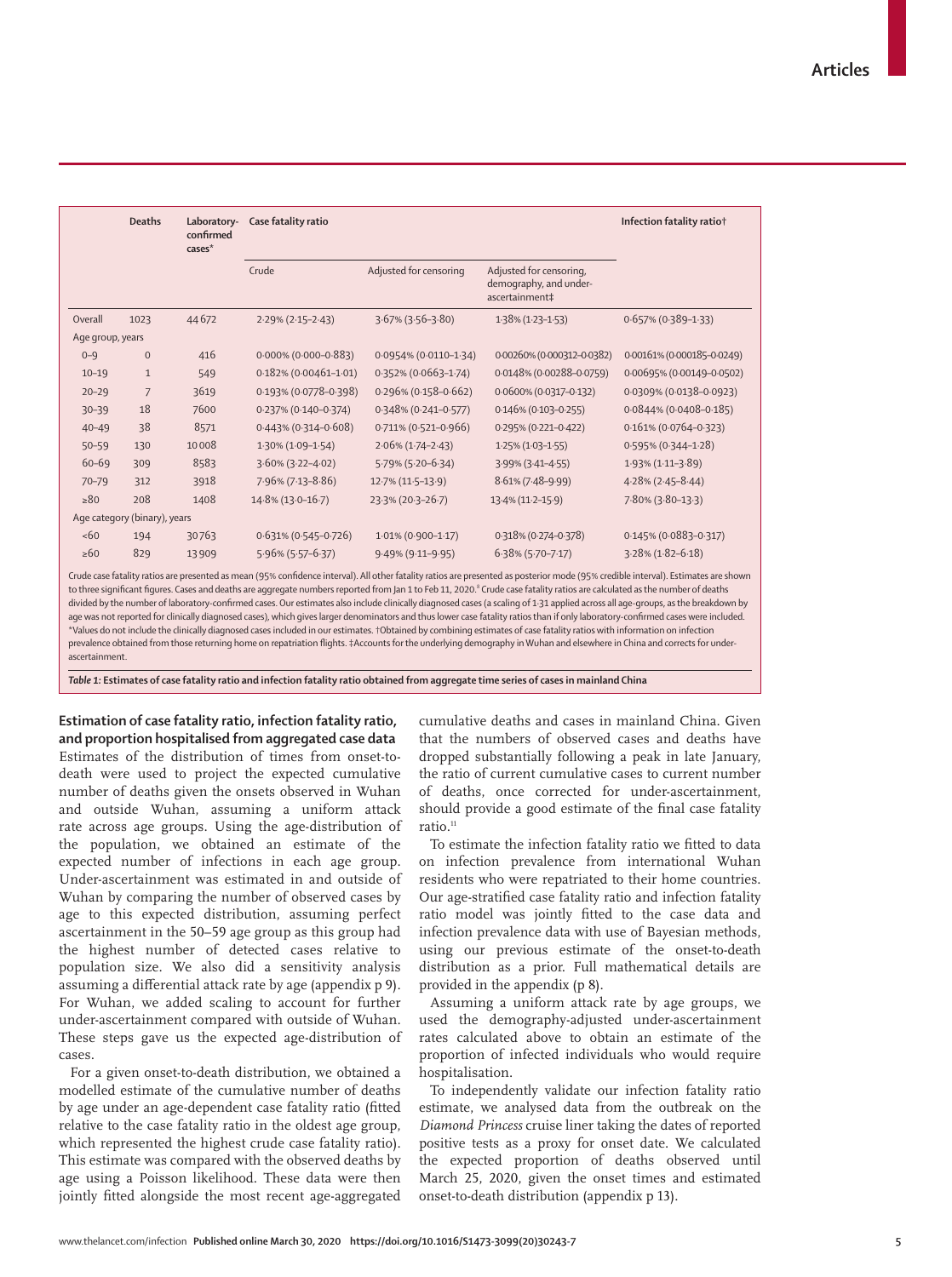

*Figure 3:* **Estimates of case fatality ratio by age, obtained from aggregate data from mainland China** (A) Age-distribution of cases in Wuhan and elsewhere in China. (B) Estimates of the case fatality ratio by age group, adjusted for demography and under-ascertainment. Boxes represent median (central horizontal line) and IQR, vertical lines represent 1·5 × IQR, and individual points represent any estimates outside of this range. (C) Estimated proportions of cases ascertained in the rest of China and in Wuhan relative to the 50–59 years age group elsewhere in China. Error bars represent 95% CrIs.

**Estimation of case fatality ratio from individual case data** We used parametric and non-parametric methods<sup>11,22</sup> to estimate the case fatality ratio in cases reported outside of mainland China using individual-level data. Cases in which the outcome was unknown were treated as censored observations. For parametric and nonparametric analyses, missing onset dates were multiply imputed using information on the onset-to-report distribution, and unreported recoveries were imputed using onset-to-outcome distributions and country summary data. The parametric models were fitted to the data using Bayesian methods (appendix p 12).

## **Role of the funding source**

The funder of the study had no role in study design, data collection, data analysis, data interpretation, or writing of

the report. The corresponding author had full access to all the data in the study and had final responsibility for the decision to submit for publication.

## **Results**

In the subset of 24 deaths from COVID-19 that occurred in mainland China early in the epidemic, with correction for bias introduced by the growth of the epidemic, we estimated the mean time from onset to death to be 18·8 days (95% credible interval [CrI] 15·7–49·7; figure 2) with a coefficient of variation of 0·45 (95% CrI 0·29–0·54). With the small number of observations in these data and given that they were from early in the epidemic, we could not rule out many deaths occurring with longer times from onset to death, hence the high upper limit of the credible interval. However, given that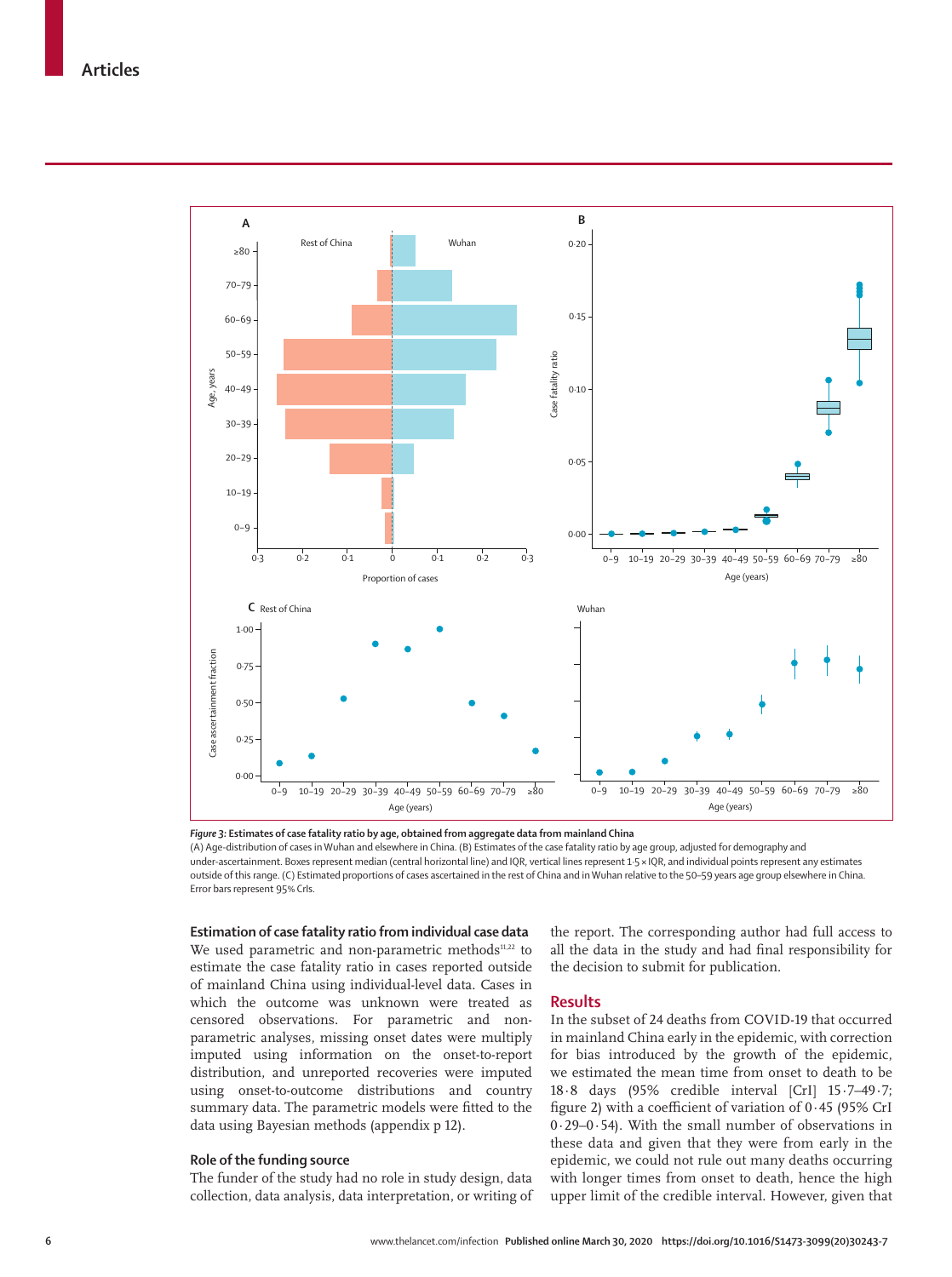|                                  | Parametric   |                           | Non-parametric |                       |  |  |
|----------------------------------|--------------|---------------------------|----------------|-----------------------|--|--|
|                                  | $\mathsf{r}$ | Case fatality ratio       | $\mathsf{n}$   | Case fatality ratio   |  |  |
| Overall                          |              | $585$ $2.7\%$ $(1.4-4.7)$ | 1334           | $4.1\%$ (2.1–7.8)     |  |  |
| Travel versus local transmission |              |                           |                |                       |  |  |
| Travellers to<br>mainland China  | 203          | $1.1\% (0.4 - 4.1)$       | 208            | $2.4\%$ (0.6-8.5)     |  |  |
| Local transmission               |              | $382$ $3.6\%$ (1.9–7.2)   | 387            | $3.8\%$ (1.7-8.2)     |  |  |
| Age group, years                 |              |                           |                |                       |  |  |
| 560                              | 360          | $1.4\%$ (0.4-3.5)         | 449            | $1.5\%$ (0.6-3.9)     |  |  |
| >60                              | 151          | $4.5\%$ (1.8–11.1)        | 181            | $12.8\% (4.1 - 33.5)$ |  |  |

Parametric estimates are presented as posterior mode (95% credible interval), and were obtained using the gamma-distributed estimates of onset-to-death and onset-to-recovery. Non-parametric estimates are presented as maximum likelihood estimate (95% confidence interval) and were obtained using a modified Kaplan-Meier method.11,23 Note that due to missing data on age and travel status, numbers in the stratified analysis are lower than for the overall analysis. In addition, the parametric method requires a correction for the epidemic growth rate, and these estimates were therefore obtained from the subset of data for which the travel or local transmission and age was known.

*Table 2:* **Estimates of case fatality ratio obtained from individual-level data on cases identified outside of mainland China**

the epidemic in China has since declined, our posterior estimate of the mean time from onset to death, informed by the analysis of aggregated data from China, is more precise (mean 17·8 days [16·9–19·2]; figure 2).

Using data on the outcomes of 169 cases reported outside of mainland China, we estimated a mean onsetto-recovery time of 24·7 days (95% CrI 22·9–28·1) and coefficient of variation of  $0.35$  ( $0.31-0.39$ ; figure 2). Both these onset-to-outcome estimates are consistent with a separate study in China.<sup>23</sup>

Case fatality ratios were estimated from aggregate data on cases and deaths in mainland China (table 1). A large proportion of the cases, including all of those early in the epidemic, were reported in Wuhan, where the local health system was quickly overwhelmed. As a result, the age distribution of cases reported in Wuhan differed to that in the rest of China (figure 3A). Reported cases in Wuhan were more frequent in older age groups, perhaps reflecting higher severity (and therefore prioritisation for hospitalisation in Wuhan), while cases outside of Wuhan might also show a bias in terms of the relationship between age and travel. Adjusting for differences in underlying demography and assuming no overall difference in the attack rate by age, we estimated high under-ascertainment of cases in younger age groups both inside and outside of Wuhan (figure 3C, D). Furthermore, we estimated a higher level of under-ascertainment overall in Wuhan compared with outside of Wuhan (figure 3C). Accounting for this under-ascertainment, we estimated the highest case fatality ratio  $(13.4\%$   $[11.2-15.9\%]$  in the 80 years and older age group (figure 3B, table 1), with lower case fatality ratios associated with lower age groups, and the lowest in the 0–9 years age group (0·00260% [0·000312–0·0382]).

In cases reported outside of mainland China, we estimated an overall modal case fatality ratio of 2·7%

|                 | Severe cases | All cases | Proportion of infected<br>individuals hospitalised |
|-----------------|--------------|-----------|----------------------------------------------------|
| 0-9 years       | $\Omega$     | 13        | $0.00\%$ (0.00-0.00)                               |
| $10-19$ years   | 1            | 50        | 0.0408% (0.0243-0.0832)                            |
| 20-29 years     | 49           | 437       | $1.04\%$ (0.622-2.13)                              |
| 30-39 years     | 124          | 733       | $3.43\%$ (2.04-7.00)                               |
| 40-49 years     | 154          | 743       | $4.25\%$ (2 $-53-8.68$ )                           |
| 50-59 years     | 222          | 790       | $8.16\%$ (4.86-16.7)                               |
| $60-69$ years   | 201          | 560       | $11.8\% (7.01 - 24.0)$                             |
| 70-79 years     | 133          | 263       | $16.6\%$ (9.87-33.8)                               |
| $\geq 80$ years | 51           | 76        | $18.4\%$ (11.0-37.6)                               |

Proportions of infected individuals hospitalised are presented as posterior mode (95% credible interval) and are adjusted for under-ascertainment and corrected for demography. Estimates are shown to three signficant figures. We assumed, based on severity classification from a UK context, that cases defined as severe would be hospitalised.

*Table 3:* **Estimates of the proportion of all infections that would lead to hospitalisation, obtained from a subset of cases reported in**  mainland China<sup>22</sup>

(95% CrI 1·4–4·7) using the parametric model (table 2). In those who reported travel to mainland China (and would therefore have been detected in the surveillance system), we estimated an overall modal case fatality ratio of 1·1% (0·4–4·1), and in those without any reported travel to China (therefore detected either through contact tracing or through hospital surveillance), we estimated a case fatality ratio of  $3.6\%$  (1.9–7.2) using the parametric model. The estimated case fatality ratio was lower in those aged under 60 years of age  $(1.4\%$   $[0.4-3.5])$  compared with those aged 60 years and over  $(4.5\%$   $[1.8-11.1]$ ). Similar estimates were obtained using non-parametric methods (table 2).

In international Wuhan residents repatriated on six flights, we estimated a prevalence of infection of 0·87% (95% CI 0·32–1·9; six of 689). Adjusting for demography and under-ascertainment, we estimate an infection fatality ratio of 0·66% (95% CrI 0·39–1·33). As for the case fatality ratio, this is strongly age-dependent, with estimates rising steeply from age 50 years upwards (table 1). The demography-adjusted and under-ascertainment-adjusted proportion of infected individuals requiring hospitalisation ranges from 1·1% in the 20–29 years age group up to 18·4% in those 80 years and older (table 3). Using these age-stratified infection fatality ratio estimates, we estimate the infection fatality ratio in the *Diamond Princess* population to be 2·9%. Given the delay from onset of symptoms to death, we would expect 97% of these deaths to have occurred by March 25, 2020, giving an estimate of the current infection fatality ratio of 2·8%, compared with the empirical estimate of  $1.4\%$  (95% CI 0.7–2.6; ten of 712).

# **Discussion**

From an extensive analysis of data from different regions of the world, our best estimate at the current time for the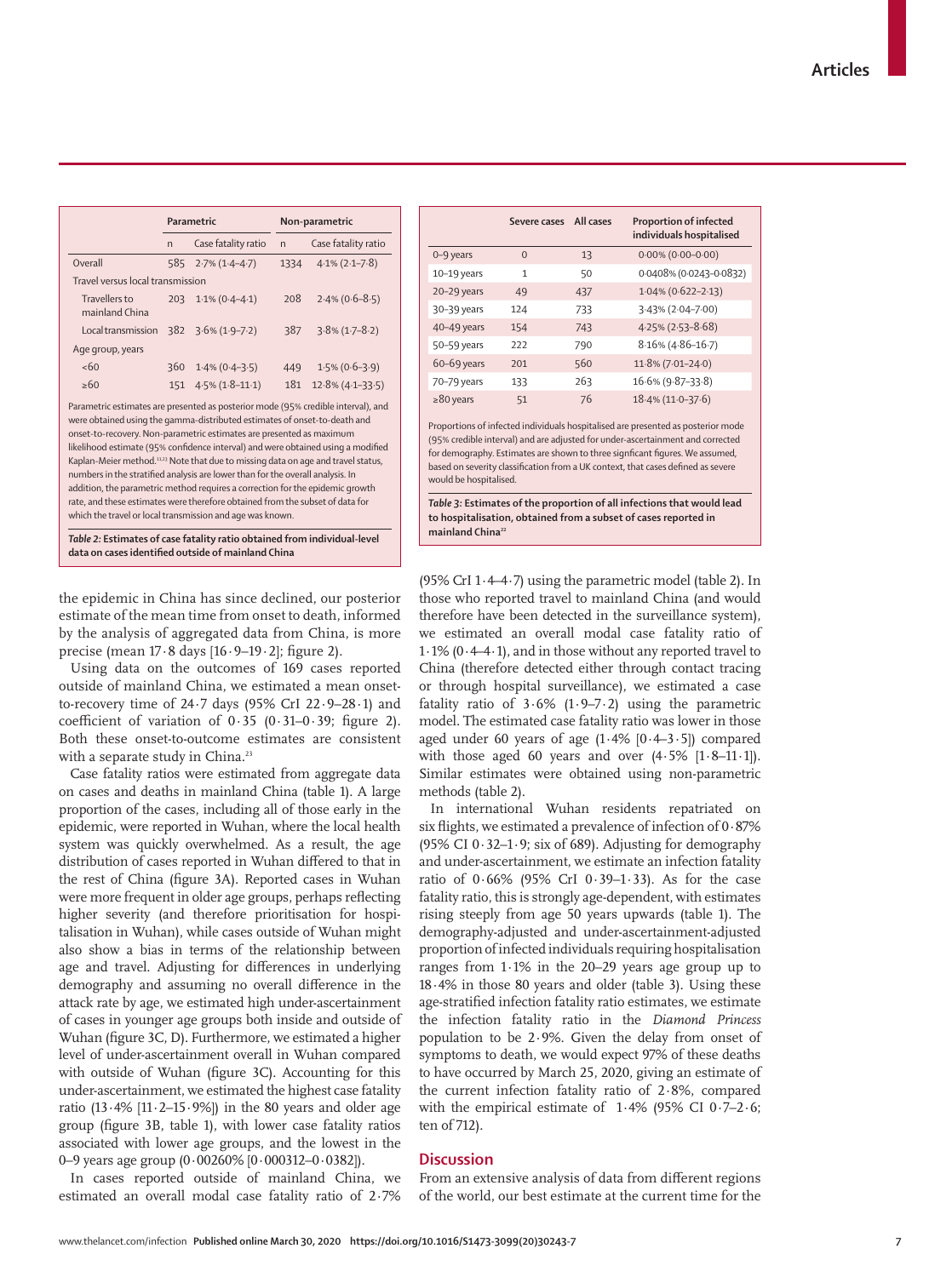case fatality ratio of COVID-19 in China is 1·38% (95% CrI 1·23–1·53). Although this value remains lower than estimates for other coronaviruses, including SARS<sup>24</sup> and Middle East respiratory syndrome (MERS), $25$  it is substantially higher than estimates from the 2009 H1N1 influenza pandemic.26,27 Our estimate of an infection fatality ratio of 0·66% in China was informed by PCR testing of international Wuhan residents returning on repatriation flights. This value was consistent with the infection fatality ratio observed in passengers on the *Diamond Princess* cruise ship up to March 5, 2020, although it is slightly above the upper 95% confidence limit of the age-adjusted infection fatality ratio observed by March 25 (of 712 confirmed cases, 601 have been discharged, ten have died, and 11 remain in a critical condition). This difference might be due to repatriation flight data slightly underestimating milder infections, or due to cruise passengers having better outcomes because of a potentially higher-than-average quality of health care.

Our estimates of the probability of requiring hospitalisation assume that only severe cases require hospitalisation. This assumption is clearly different from the pattern of hospitalisation that occurred in China, where hospitalisation was also used to ensure case isolation. Mortality can also be expected to vary with the underlying health of specific populations, given that the risks associated with COVID-19 will be heavily influenced by the presence of underlying comorbidities.

Our estimate of the case fatality ratio is substantially lower than the crude case fatality ratio obtained from China based on the cases and deaths observed to date, which is currently 3·67%, as well as many of the estimates currently in the literature. The principle reason for this difference is that the crude estimate does not take into account the severity of cases. For example, various estimates have been made from patient populations ranging from those with generally milder symptoms (for example international travellers detected through screening of travel history)<sup>13</sup> through to those identified in the hospital setting.<sup>14,15</sup>

It is clear from the data that have emerged from China that case fatality ratio increases substantially with age. Our results suggest a very low fatality ratio in those under the age of 20 years. As there are very few cases in this age group, it remains unclear whether this reflects a low risk of death or a difference in susceptibility, although early results indicate young people are not at lower risk of infection than adults.<sup>28</sup> Serological testing in this age group will be crucial in the coming weeks to understand the significance of this age group in driving population transmission. The estimated increase in severity with age is clearly reflected in case reports, in which the mean age tends to be in the range of 50–60 years. Different surveillance systems will pick up a different age case mix, and we find that those with milder symptoms detected through a history of travel are younger on average than those detected through hospital surveillance.

Our correction for this surveillance bias therefore allows us to obtain estimates that can be applied to different case mixes and demographic population structures. However, it should be noted that this correction is applicable under the assumption of a uniform infection attack rate (ie, exposure) across the population. We also assumed perfect case ascertainment outside of Wuhan in the age group with the most cases relative to their population size (50–59-year-olds); however, if many cases were missed, the case fatality ratio and infection fatality ratio estimates might be lower. In the absence of random population surveys of infection prevalence, our adjustment from case fatality ratio to infection fatality ratio relied on repatriation flight data, which was not age specific. The reported proportion of infected individuals who were asymptomatic on the *Diamond Princess* did not vary considerably by age, supporting this approach, but future larger representative population prevalence surveys and seroprevalence surveys will inform such estimates further.

Much of the data informing global estimates of the case fatality ratio at present are from the early outbreak in Wuhan. Given that the health system in this city was quickly overwhelmed, our estimates suggest that there is substantial under-ascertainment of cases in the younger age groups (who we estimate to have milder disease) by comparison with elsewhere in mainland China. This under-ascertainment is the main factor driving the difference between our estimate of the crude case fatality ratio from China  $(3.67%)$  and our best estimate of the overall case fatality ratio (1·38%). The case fatality ratio is likely to be strongly influenced by the availability of health-care facilities. However surprisingly, although health-care availability in Wuhan was stretched, our estimates from international cases are of a similar magnitude, suggesting relatively little difference in health outcome. Finally, as clinical knowledge of this new disease accrues, it is possible that outcomes will improve. It will therefore be important to revise these estimates as epidemics unfold.

The world is currently experiencing the early stages of a global pandemic. Although China has succeeded in containing the disease spread for 2 months, such containment is unlikely to be achievable in most countries. Thus, much of the world will experience very large community epidemics of COVID-19 over the coming weeks and months. Our estimates of the underlying infection fatality ratio of this virus will inform assessments of health effects likely to be experienced in different countries, and thus decisions around appropriate mitigation policies to be adopted.

#### **Contributors**

NMF and ACG conceived the study with input from RV, LCO, ID, PW, and CW. RV, LCO, and ID led the analysis of individual-case data for the international cases and estimation of the onset-to-outcome distributions, with input from CAD, ACG, and NMF. RV, PW, CW, and PGTW led the analysis of the China data, with input from ACG and NMF. NI coordinated management of the team, including the data collation and processing.